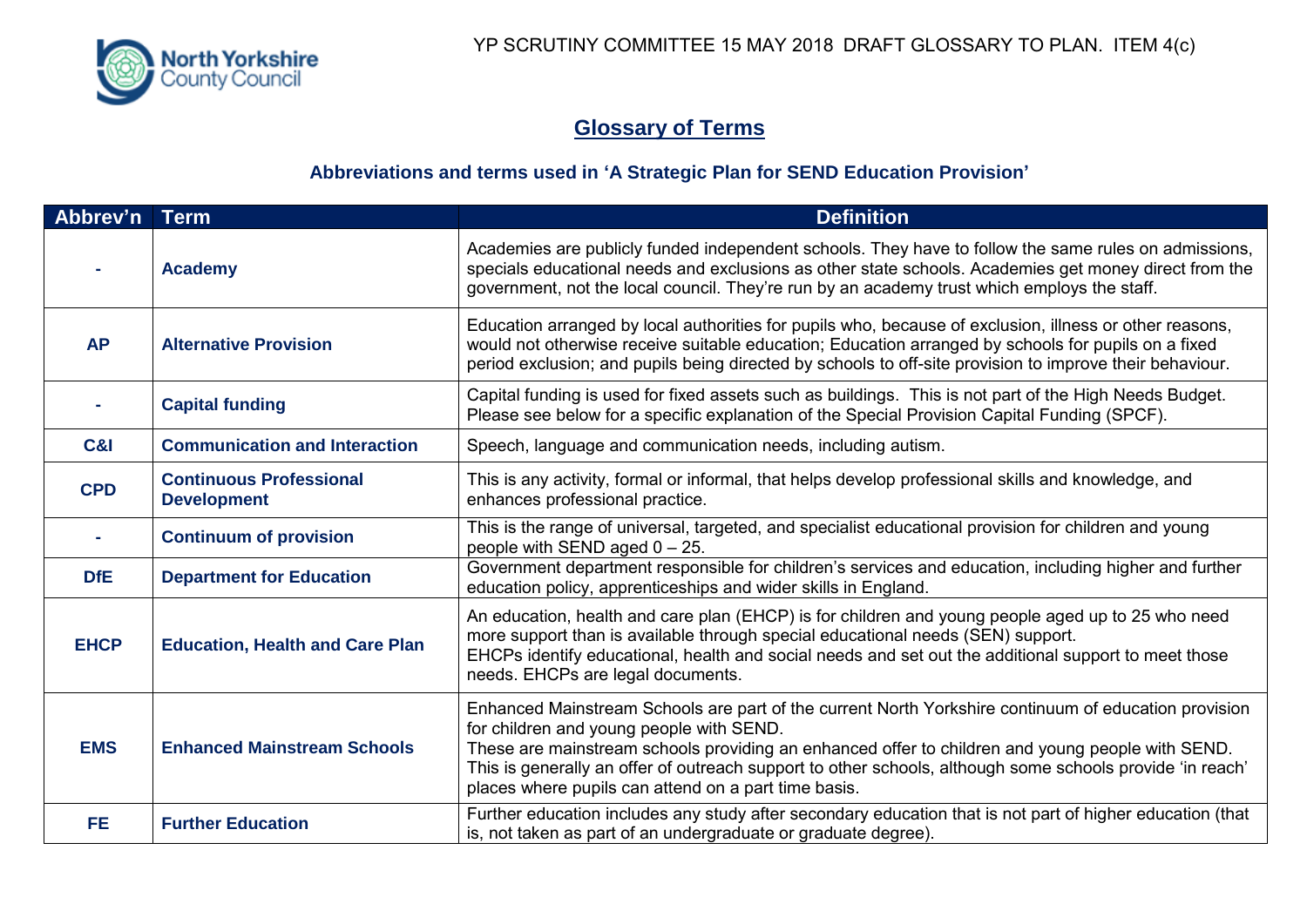## YP SCRUTINY COMMITTEE 15 MAY 2018 DRAFT GLOSSARY TO PLAN. ITEM 4(c)

|             | <b>Free School</b>                     | Free schools are funded by the government but aren't run by the local council. They have more control<br>over how they do things. They cannot use academic selection processes like a grammar school.                                                                                                                                         |
|-------------|----------------------------------------|-----------------------------------------------------------------------------------------------------------------------------------------------------------------------------------------------------------------------------------------------------------------------------------------------------------------------------------------------|
| <b>HNF</b>  | <b>High Needs Funding</b>              | Each local authority has high needs funding allocated from the Government. This high needs funding<br>(which is also referred to as the High Needs Budget) is used to make provision for children and young<br>people with SEND and to support alternative provision.                                                                         |
| <b>ISOS</b> | <b>ISOS Partnership</b>                | An independent research and advisory company which works with the public sector.                                                                                                                                                                                                                                                              |
| <b>KS</b>   | <b>Key stage</b>                       | The National Curriculum is divided into four Key Stages that children are taken through during their<br>school life.                                                                                                                                                                                                                          |
|             | <b>Ladder of intervention</b>          | The Ladder of Intervention is an agreed local protocol on how to support children and young people with<br>SEMH who may be at risk of exclusion.                                                                                                                                                                                              |
| LA          | <b>Local Authority</b>                 | Organisation that is officially responsible for all the public services and facilities in a particular area – for<br>this report this refers to North Yorkshire County Council.                                                                                                                                                               |
|             | <b>Mainstream schools</b>              | Mainstream schools are schools other than special schools, hospital schools, alternative provision<br>providers and the like.                                                                                                                                                                                                                 |
| <b>MAT</b>  | <b>Multi Academy Trust</b>             | A group of academies governed by a single trust and a single board of trustees.                                                                                                                                                                                                                                                               |
| <b>PLP</b>  | <b>Personalised Learning Programme</b> | North Yorkshire County Council Adult Learning and Skills Service person-centred programme, which<br>supports the young person to develop and progress, based on a clear understanding of how each<br>person learns best; strategies that will help them achieve their goals; and the support they require within<br>the learning environment. |
|             | <b>Preparing for Adulthood Guide</b>   | A guide to help children and young people aged 11 to 25 in mainstream and special education who are<br>preparing for adulthood.                                                                                                                                                                                                               |
| <b>PRS</b>  | <b>Pupil Referral Service</b>          | This is a school established and maintained by a local authority to provide education for pupils who<br>would otherwise not receive suitable education because of illness, exclusion or any other reason.                                                                                                                                     |
|             | <b>Restorative approaches</b>          | Restorative practice is a term used to describe a way of being, an underpinning ethos, which enables us<br>to build and maintain healthy relationships, resolve difficulties and repair harm when relationships<br>breakdown.                                                                                                                 |
|             | <b>Satellite provision</b>             | In the context of the strategic plan this refers to specialist provision overseen by an existing special<br>school, but on a different site.                                                                                                                                                                                                  |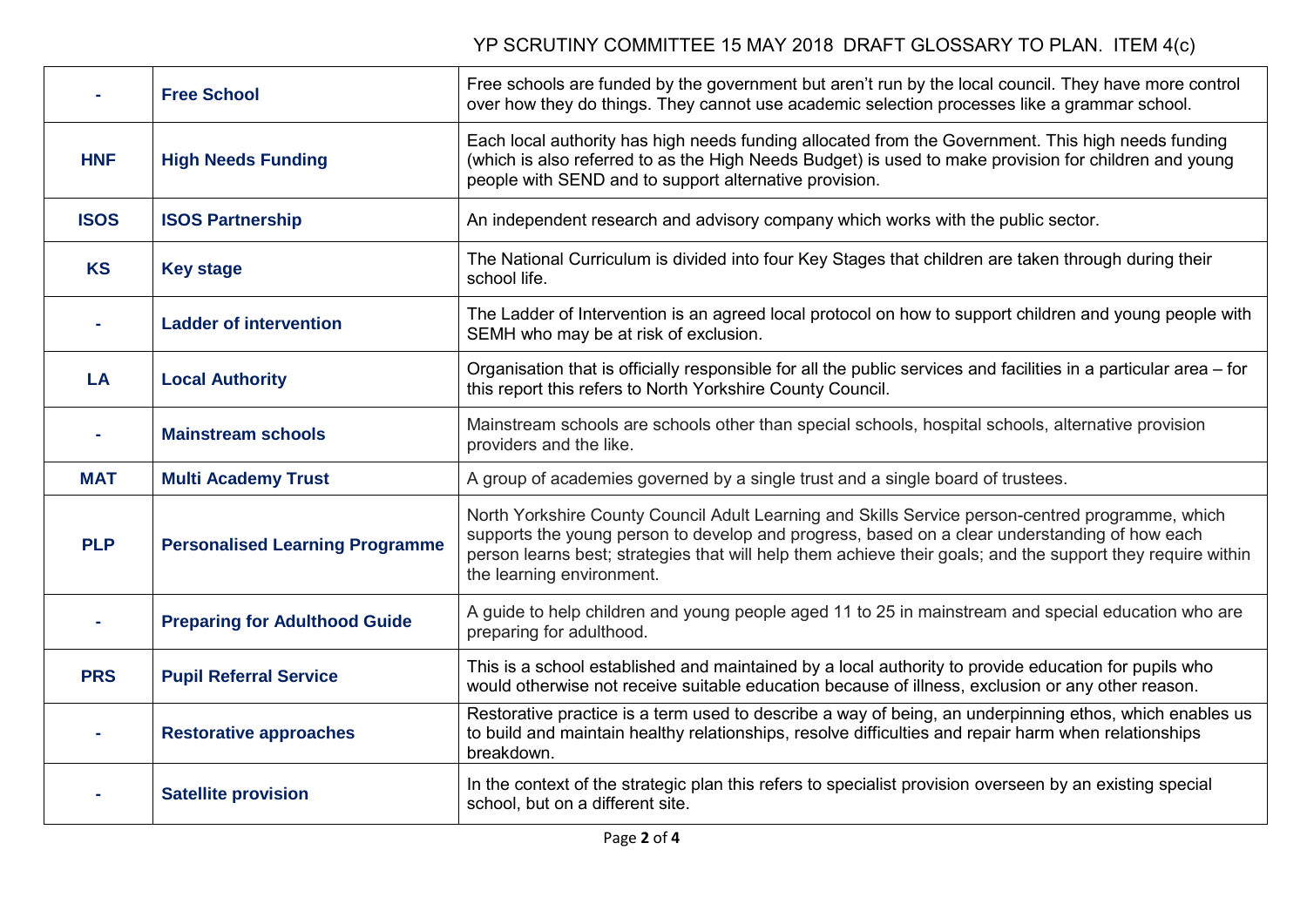## YP SCRUTINY COMMITTEE 15 MAY 2018 DRAFT GLOSSARY TO PLAN. ITEM 4(c)

| <b>SEMH</b>  | <b>Social Emotional and Mental Health</b>                          | Social, Emotional and Mental health is an overarching term to describes a type of special educational<br>needs which include resilience and wellbeing needs, social and emotional functioning and the ability to<br>regulate self and behaviour.                                                                                                                                                                                                                                                                                          |
|--------------|--------------------------------------------------------------------|-------------------------------------------------------------------------------------------------------------------------------------------------------------------------------------------------------------------------------------------------------------------------------------------------------------------------------------------------------------------------------------------------------------------------------------------------------------------------------------------------------------------------------------------|
| <b>SENCO</b> | <b>Special Educational Needs</b><br><b>Coordinator</b>             | The SENCO is the teacher in a school who is responsible for coordinating SEN provision.                                                                                                                                                                                                                                                                                                                                                                                                                                                   |
|              | <b>SEN support</b>                                                 | Where a pupil is identified as having SEN, schools should take action to remove barriers to learning and<br>put effective special educational provision in place. This is known as SEN support should take the form<br>of a four-part cycle (assess, plan, do, review) through which earlier decisions and actions are revisited,<br>refined and revised with a growing understanding of the pupil's needs and of what supports the pupil in<br>making good progress and securing good outcomes. This is known as the graduated approach. |
|              | <b>Special school</b>                                              | A special school is specifically organised to make special educational provision for pupils with SEN.<br>Pupils attending a special school will have an Education, Health and Care Plan.                                                                                                                                                                                                                                                                                                                                                  |
|              | <b>Specialist provision</b>                                        | Specialist provision is provision which is specifically organised to make special educational provision for<br>pupils with SEN. Special schools are specialist provision                                                                                                                                                                                                                                                                                                                                                                  |
| <b>SPCF</b>  | <b>Special Provision Capital Funding</b>                           | Funding from the DfE for LAs to increase the number of places and improve facilities for children and<br>young people with special educational needs and or disabilities (SEND) who have education, health and<br>care plans. There is more information on the allocation for North Yorkshire at the following link:<br>https://www.northyorks.gov.uk/send-specialist-support-and-provision                                                                                                                                               |
|              | <b>Supported internships</b>                                       | A study programme specifically aimed at young people aged 16 to 24 who have an Education, Health<br>and Care plan, who want to move into employment and need extra support to do so.                                                                                                                                                                                                                                                                                                                                                      |
|              | <b>Targeted provision</b>                                          | Provision that is more specialist than mainstream schools, providing a higher level of support for children<br>and young people with SEND, but not a special school. EMS schools and PRS are currently part of our<br>targeted provision in North Yorkshire.                                                                                                                                                                                                                                                                              |
|              | <b>Therapeutic offer</b>                                           | The strategic plan refers to a 'therapeutic offer'. For example, this may include therapy support such as<br>speech and language therapy, occupational therapy linked to education provision.                                                                                                                                                                                                                                                                                                                                             |
|              | <b>Universal provision</b>                                         | Is education provision available to everyone, often called mainstream education.                                                                                                                                                                                                                                                                                                                                                                                                                                                          |
|              | Virtual school for children and<br>young people with medical needs | The strategic plan is proposing a 'virtual school' for pupils with medical needs. The term 'virtual school'<br>refers to a central system of referral, support and monitoring of children and young people unable to<br>attend school due to medical or mental health needs. It is not a physical building or space that young<br>people attend.                                                                                                                                                                                          |